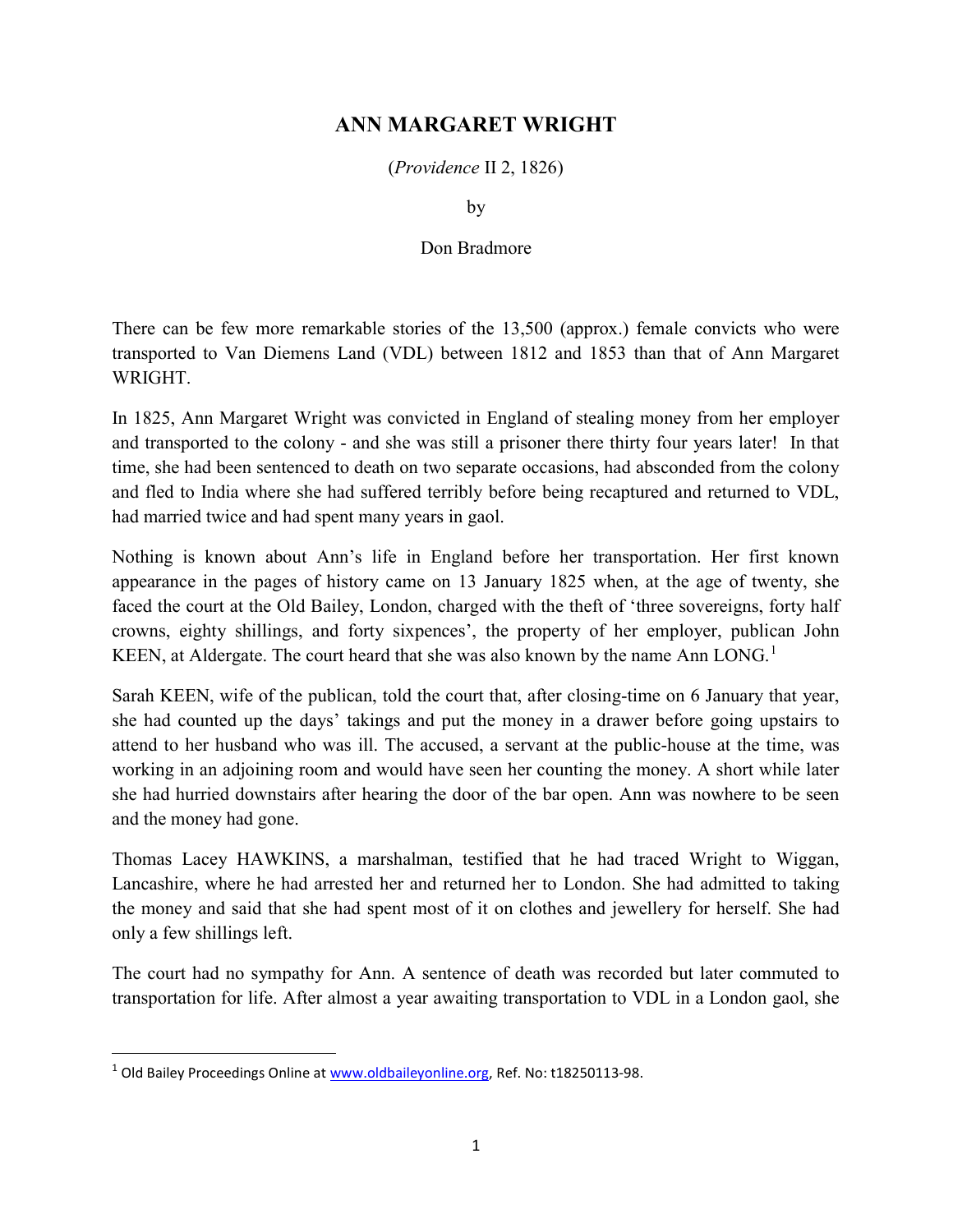was put aboard Providence II (2) which departed the Downs on 24 December 1825 and reached Hobart on 16 May 1826. $2$ 

Upon arrival, Ann was described as being four feet ten and a half inches (about 152cms) tall, with brown hair and hazel eyes. She was allocated Police No.79. Her indent shows her age as nineteen. She stated that she was single and that she had worked as a cotton spinner and general servant.

Within a very short time, Ann had been assigned as a house servant to Anthony Fenn KEMP, a wealthy merchant and grazier but, on 26 July 1826, she was returned to the Female Factory for reassignment after Kemp had reported her for being 'unable to perform her Duty'. It is unlikely that she was re-assigned immediately afterwards. Her conduct record shows no other assignment.<sup>3</sup>

On 8 May 1828, Ann married George EDWARDS, a widower, in the Church of England at Hobart.<sup>4</sup> Whether she was happy with her choice of husband at first is unclear but, if so, her contentment was short lived. At some time later in 1828 or early 1829, she ran off with the master of a ship bound for India.

The details of Ann's escape from the colony and of the shocking experiences she had soon afterwards are regrettably brief. Her conduct record reveals that the vessel on which she left Hobart was *Phoenix* but the name of its master at that time has not been ascertained. Nor is much known about the miserable life she endured for the next year and a half. The best account that has been located to date is that which was published in Ross's Almanack and Van Diemen's Land Annual, 1835. In part it reads:

She was living in comparatively happy wedlock with her husband, a free man, in Hobart-town, when, in an evil hour, she consented to abscond with the master of a vessel going to India. She had not been many days at sea when the affection of the monster [the man she had run off with] was changed to weariness and ultimate ill-usage and cruelty, which led to her abandonment among strangers, on the Indian shore. There she endured for a time a most wretched vicissitude of vice and wretchedness, travelling about with one individual after another, through various parts of that unhealthy climate. She was at last discovered to be a runaway convict from Van Diemen's Land, was apprehended and lodged in gaol. From this, with the help of a paramour, she contrived to escape, was carried to a

<sup>2</sup> CON40-1-9, Image 262.

<sup>&</sup>lt;sup>3</sup> CON40-1-9, Image 262; Kemp: Australian Dictionary of Biography, http://adb.anu.edu.au/biography/kempanthony-fenn-2294.

<sup>&</sup>lt;sup>4</sup> Marriage to Edwards: RGD36/1/1, No. 1113.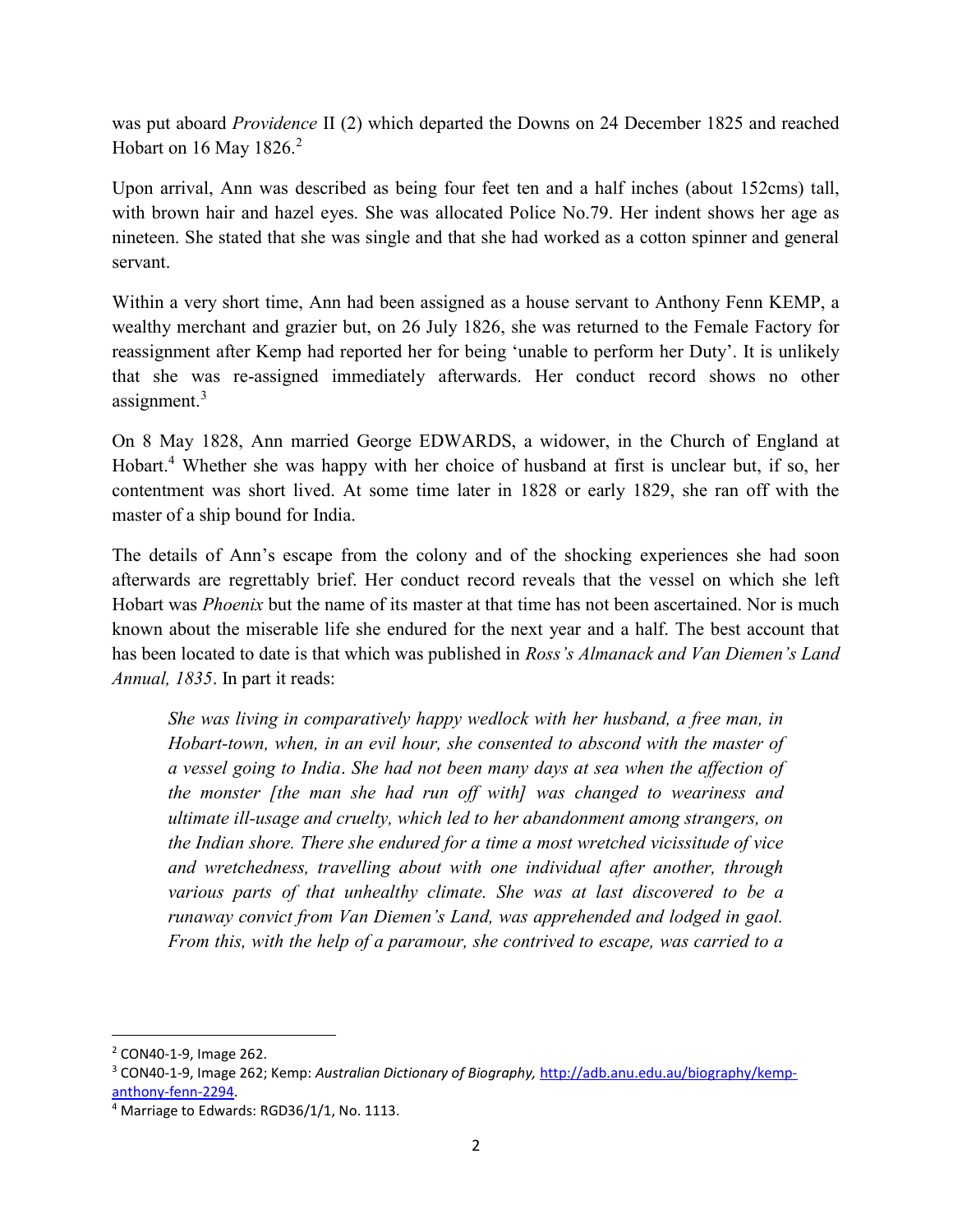distance up the country, was again apprehended, kept in a miserable state of confinement, forwarded to Calcutta, and sent back to Hobart-town  $\ldots$ <sup>5</sup>

By early January 1830, Ann was back at Hobart. On 6 January, she was charged with absconding and punished by being imprisoned in the Female Factory six months.<sup>6</sup> Did the magistrate who handed down this surprisingly light sentence take mercy on her because of the harrowing experiences she had had in India? It seems so.

Upon release, Ann was returned to her husband but, again, things did not go smoothly. On 9 May 1833, she was charged with 'feloniously, unlawfully and maliciously cutting and wounding George Edwards, her husband, in diverse places with intent to murder him.' She was committed to gaol in Hobart to await trial. 7

On 22 June 1833, Ann was tried in the Supreme Court, Hobart, before Chief Justice PEDDER and a military jury. George Edwards told the court that, on 27 April that year, he had gone to Hobart to buy food for his wife and himself. When he returned empty-handed to the hut in which he and Ann lived at Old Beach, she had asked him where the goods he had bought were. He had replied that they were coming 'later'. He admitted to Ann that he had been drinking in Hobart and he had then fallen asleep. He had no recollection of being struck. When he awoke, there were several people in the hut and he felt 'very sore all over'.<sup>8</sup>

A surgeon, William Hollingsworth FOWLER, testified that he had seen Ann that evening with blood on her arms. She had told him that her husband was 'stone dead'. She said that she and a young man named Bill COBB had killed him. Fowler had then gone to the hut and found Edwards lying on a bed 'bleeding from head to foot'. He was alive but with dangerously deep wounds to his head. The wounds looked as though they had been inflicted with a spade.

John JONES, a police inspector, stated under oath that he had taken possession of a bloodcovered spade near the hut. The spade was shown to the court.

The jury took only a few minutes to return a verdict of 'Guilty'. In pronouncing a sentence of death, Justice Pedder said that Ann's dreadful crime was probably the result of 'a long indulgence in a course of habitual wickedness' and that he 'held out no hopes whatever of mercy' being shown to her.<sup>9</sup>

 $\overline{a}$ 

<sup>&</sup>lt;sup>5</sup> CON40-1-9, Image 262; Ross's Hobart Town Almanack and Van Diemen's Land Annual, 1835, via Tardif, P: (2000). Notorious Strumpets and Dangerous Girls, Sydney: Angus and Robertson; see also The Hobart Town Courier, 5 July 1833, p.2;

<sup>6</sup> CON40-1-9, Image 262.

<sup>7</sup> CON40-1-9, Image 262.

<sup>&</sup>lt;sup>8</sup> There is no evidence that Bill Cobb was ever charged with the offence.

 $9$  The Tasmanian (Hobart), 28 June 1833, p.7; R. v. Edwards, Macquarie Law Cases @ www.law.mq.edu.au/research/colonialcase\_law/tas.cases ...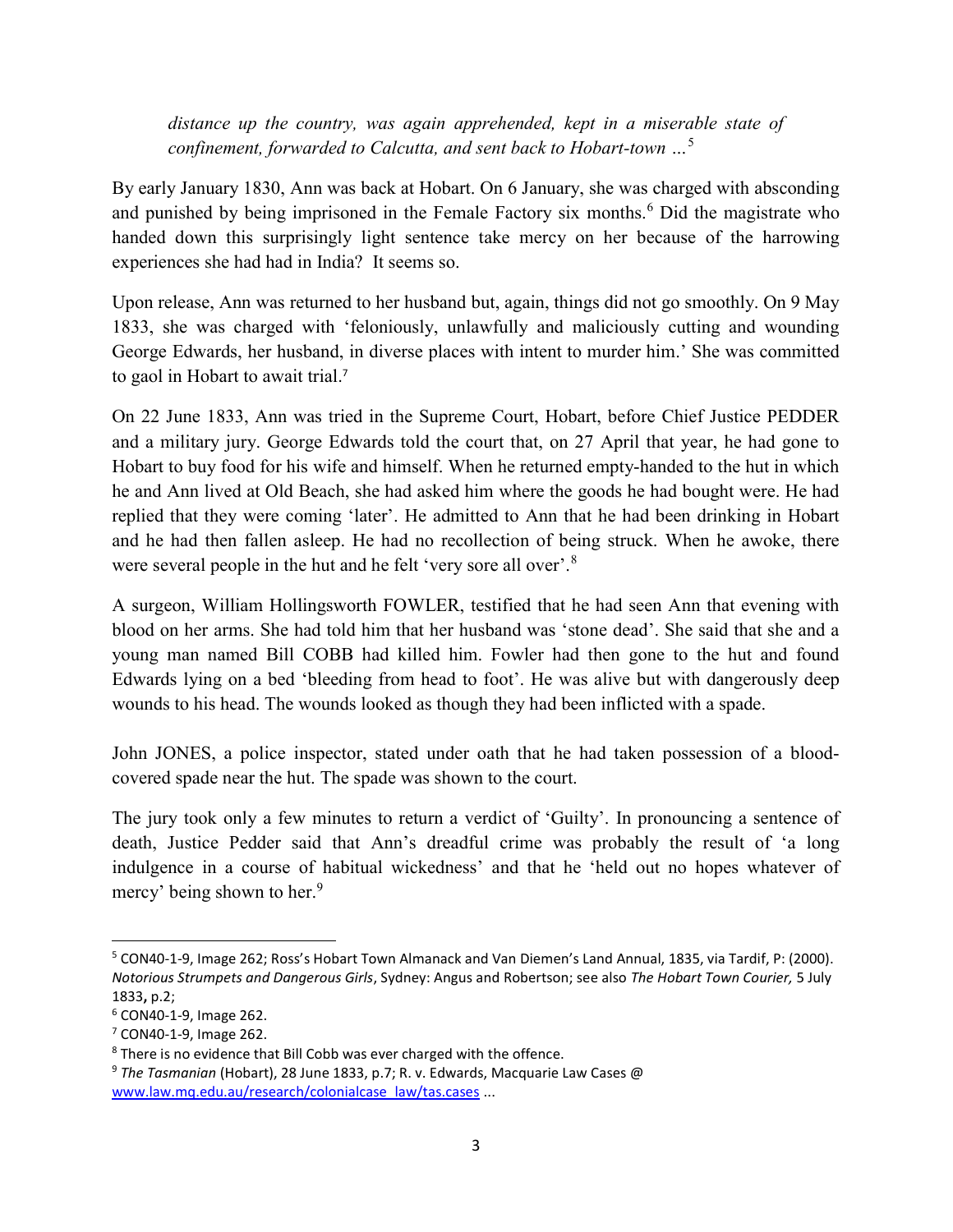What Justice Pedder might not have realized then was that there was great sympathy in the community for Ann, now about 27 years old. As 3 July 1833, the date set for her execution, approached, the outpouring of sympathy for her increased steadily.<sup>10</sup> Leading the cry for mercy to be shown to her was the Colonial Times:

The condemnation of the young woman, Ann Edwards, for an attempt to murder her husband, has excited very considerable interest; and the fact of her being ordered for execution to-morrow has created a sympathy in the public, which redounds very much to the credit of our community. There is something so awfully melancholy in the fate of this unfortunate woman, that we are not at all surprised at the feeling, which has been excited in her favour: and even admitting her guilt to the full extent of her arraignment, we still consider, that there are some extenuating circumstances, which may prevail to the saving of her life ... In the face of all these circumstances, then, and in opposition to the humane wishes of the people, we cannot believe that mercy will be withheld - we cannot suppose that the Executive will omit to avail itself of so favorable an opportunity for the exercise of its most blessed prerogative - MERCY.<sup>11</sup>

On 5 July 1833, The Hobart Town Courier announced that His Excellency, the Lieutenant-Governor, was pleased to announce that Ann's sentence of death had been commuted to imprisonment for life.<sup>12</sup> As it happened, she was out of prison in about seven years.

Nevertheless, those seven years in prison were unpleasant ones for Ann. Ross's Almanack for 1835 reveals that, initially, she spent a long period in solitary confinement. Afterwards, she was released into the 'Crime Class' section - which housed the most notorious women – at the Cascades Female Factory. There, according to Ross's Almanack, she was a constant troublemaker:

Her depravity … was such that, on the occasion of introducing new regulations regarding provisions allowed to persons in her situation … she contrived to stir up a spirit of rebellion among several of the worst [women], who, with herself, acted in the most insubordinate and audacious manner to the authorities … until Mr. SPODE, the Principal Superintendent, with a body of constables, [was obliged to place] the ringleader, Edwards, with some of her worst associates, in solitary confinement.<sup>13</sup>

<sup>10</sup> Letters to the Editor, Colonial Times, 2 July 1833, p.2; The Colonist and Van Diemen's Land Commercial and Agricultural Advertiser (Hobart), 2 July 1833, p.2.

<sup>11</sup> Editorial, Colonial Times, 2 July 1833, p.2.

<sup>12</sup> The Hobart Town Courier, 5 July 1833, p.2.

<sup>13</sup> Ross's Hobart Town Almanack and Van Diemen's Land Annual 1835, via Tardif, op.cit; The Cascades Female Factory was opened in 1828.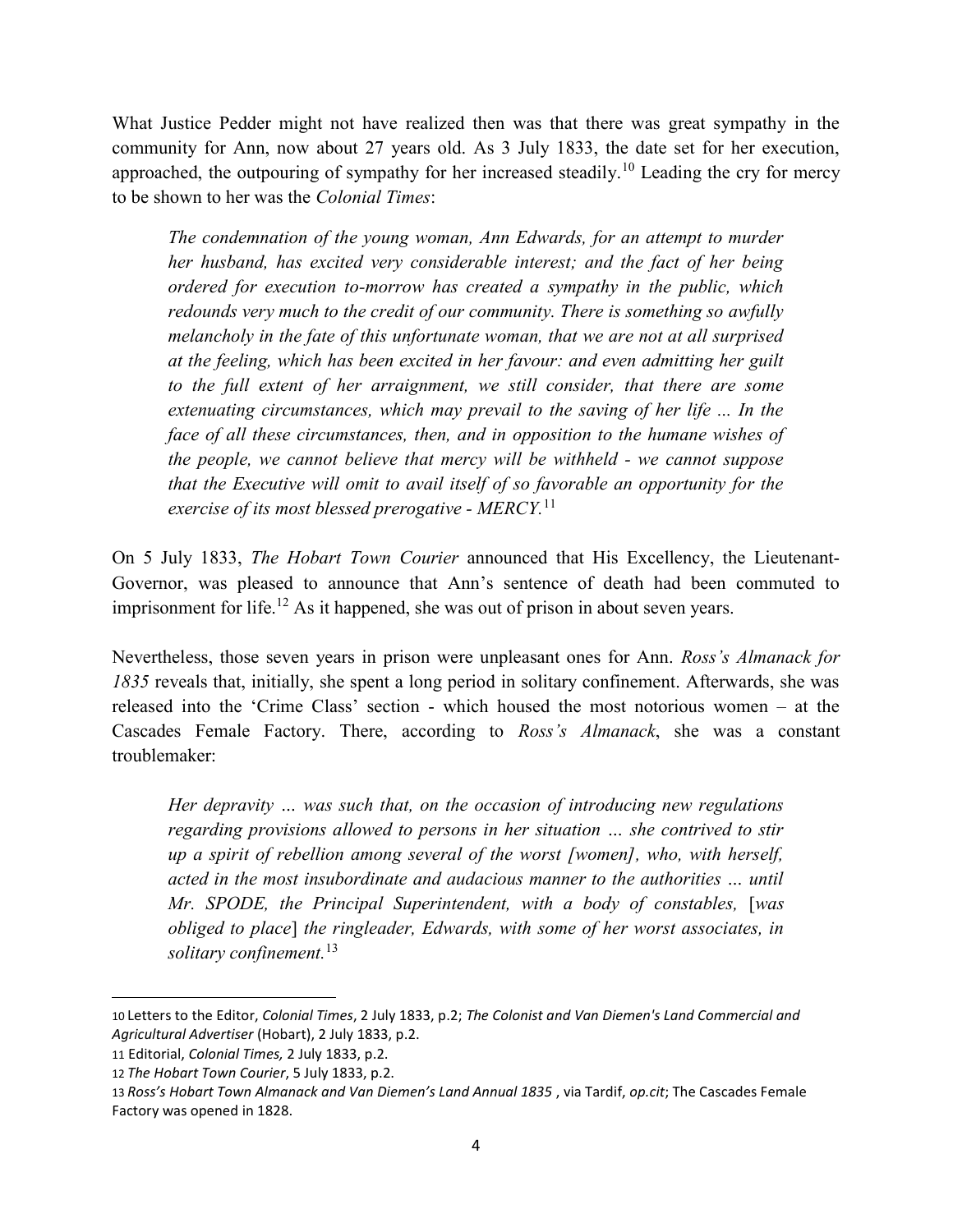By the time Ann was released, in late 1840 or thereabouts, she was a widow. It is thought that her husband had passed away in Hobart earlier that year. (TPI Digger lists the death of a George Edwards at the age of fifty on 12 January 1840. Was that Ann's husband? It has not been confirmed.) $^{14}$ 

After her release, Ann appears to have been sent to Swansea, on the mid-east colony of the colony. There, on 24 March 1841, she and a man named Thomas GRIFFIN, a former convict (*Earl St. Vincent*, 1825), who, at the age of seventeen had been convicted in England of housebreaking and sentenced to transportation for life, applied for permission to marry. Their application was not approved.<sup>15</sup> The reason, it seems, was that the authorities were not satisfied that Ann was a widow. However, when the pair applied again, on 6 November 1841, permission was granted – on the condition that the clergyman was able to satisfy himself of the death of Ann's husband.<sup>16</sup>

Ann and Thomas Griffin were married at the Church of England Schoolhouse, Waterloo Point, Swansea, on 3 February 1842. The marriage entry shows that Ann had reverted to her former name of 'Ann Margaret Wright'. Her age is shown as thirty-two but she was probably about thirty-seven. Thomas's age is shown as thirty-three. His occupation is shown as 'house servant'. This appears to have been his first marriage.

Did Ann find some peace at last in a good marriage? Perhaps she did! It was to be another eleven years before she was in trouble with the law again.

On 19 May 1843, Ann was granted a ticket of leave (ToL) and, on 20 November 1847, her conditional pardon (CP) was approved.<sup>17</sup> However, it is likely that both ToL and CP were revoked when, in August 1853, she was charged with the theft of 'a frying pan and a tub'.

At the Quarter Sessions, Hobart, on 29 August, Ann was found guilty of that offence. (It seems that she had moved back to Hobart by this time. Although she was charged as 'Ann Griffin', it is unclear whether or not she was still with her husband.) While the Colonial Times of 6 September reported that she was to be 'transported for seven years' for the theft, her conduct record reveals that she was ultimately ordered to serve eighteen months probation and, afterwards, to be not permitted to enter service in the district of Hobart.<sup>18</sup>

 $\overline{a}$ 

<sup>&</sup>lt;sup>14</sup> RGD35/290/1840. Was this Ann's husband? It has not been verified.

<sup>&</sup>lt;sup>15</sup> Thomas Griffin, conduct record: CON31/1/15, Image 113; Marriage:

<sup>&</sup>lt;sup>16</sup> Applications for permission - March 1841: CON52/1/2, page 54; November 1841: CON52/1/2, page 65.

<sup>&</sup>lt;sup>17</sup> Hobart Town Gazette (HTG): ToL: 19 May 1843; Cond. Pardon: 20 November 1847.

<sup>18</sup> Colonial Times, 6 September 1853, p.4.